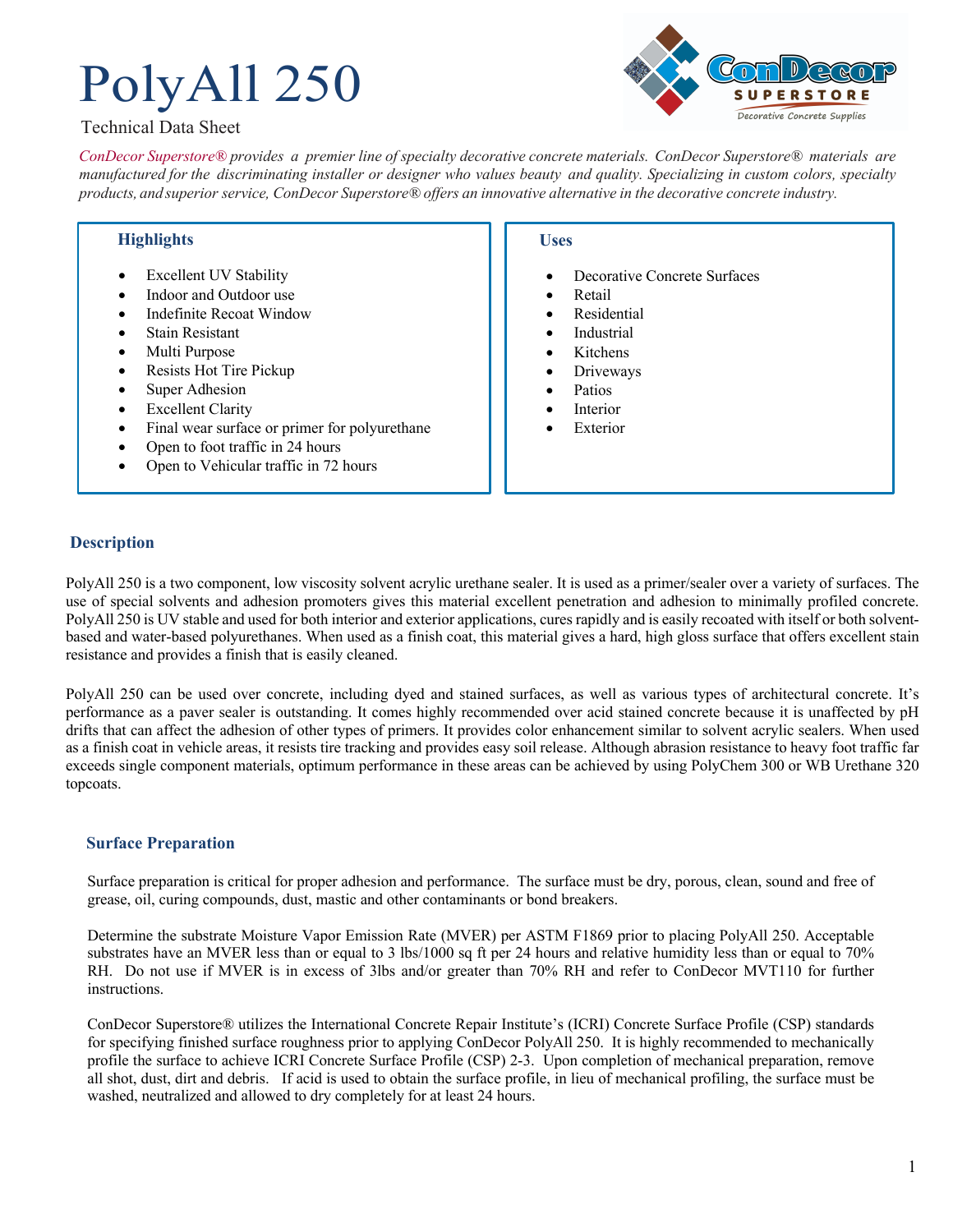## **Packaging**

Available in 1.5 gallon kit and 15 gallon kits. The mix ratio is 2 parts A to 1 part B. The 1.5 gallon kit comes prepackaged in this ratio and no parting out is necessary when mixing the full 1.5 gallon kit.

#### **Shelf Life**

ConDecor Superstore® PolyAll 250 has a 1 year shelf life from date of manufacturing when properly stored in a dry, temperature controlled environment.

## **Mixing**

Organize work area so that all personnel and equipment are in place before mixing. Pour part A into a bucket then add part B and mix for 2 minutes continuing with low speed to avoid air entrapment. Do not mix more than what can be placed within 30 minutes. **DO NOT HAND MIX.**  Ensure that the material from the sides and bottom of the bucket have been thoroughly mixed in. Pot life is 30 minutes at 75 degrees. Pot life and work times are shortened by higher temperatures. Pouring material onto the floor in ribbons immediately after mixing will extend the work time.

#### **Handling Precautions**

For complete instructions on handling and use, consult the corresponding Material Safety Data Sheet before using product. It is the user's responsibility to review instructions and warnings for any ConDecor Superstore® products.

Avoid contact with the skin and use protective equipment as required. Wear protective gloves, protective clothing, eye protection, face protection and appropriate respirator equipment. Use in well ventilated areas. Dispose of contents and containers in accordance to local, state and federal regulations.

#### **Slip and Fall Precautions**

OSHA and the American Disabilities Act (ADA) have now set enforceable standards for slip resistance on pedestrian surfaces. The current coefficient of friction required by ADA is .6 on level surfaces and .8 on ramps. ConDecor Superstore® recommends the use of angular slip resistant aggregate in all coatings or flooring systems that may be exposed to wet, oily or greasy conditions. It is the contractor and end users' responsibility to provide a flooring system that meets current safety standards. ConDecor Superstore® or its sales agents will not be responsible for injury incurred in a slip and fall accident.

#### **Application and Clean Up**

ConDecor Superstore® PolyAll 250 may be applied by roller or airless sprayer. If rolling the material use a 3/8" roller and work out of a bucket or roller pan using the dip and roll method keeping a wet edge. Tools and sprayers may be cleaned with Xylene prior to material hardening. Do not apply under 200 sqft per gallon. 2 coats may be necessary.

#### **Recoating Guidelines**

PolyAll 250 has an indefinite recoat window when being recoated with itself. If recoating with ConDecor PolyChem 330 or ConDecor WB Urethane 320 and more than 24 hours has elapsed (at 75 degrees) degloss the surface with a floor machine and heavy duty black janitor pad.

#### **Limitations**

- Strong Odor
- Do not apply to damp concrete
- Cannot be rolled over acetone dye/stain products
- Do not apply when surface temperatures are below 55ºF or above 90ºF
- Do not apply when relative humidity is above 70%

### **Warranty**

ConDecor Superstore<sup>®</sup> PolyAll 250 is a proprietary product that is warranted to be of uniform quality within manufacturing tolerances. Since control is not exercised over its use, no warranty, expressed or implied, is made as to the effects of such use. Seller and manufacturer's obligation under this warranty shall be limited to refunding the purchase price of that portion of the material proven to be defective. The user assumes all other risks and liabilities resulting from use of this product. If you have any questions, please contact ConDecor Superstore®.

## **First Aid**

EYES: Flush thoroughly with water, lifting both eyelids. Get immediate medical attention

SKIN: Wash with soap and water. If irritation develops seek medical attention.

INGESTION: Do not induce vomiting. Get immediate medical attention.

INHALATION: Remove to fresh air immediately. If breathing difficulty continues, administer oxygen. Get immediate medical attention.